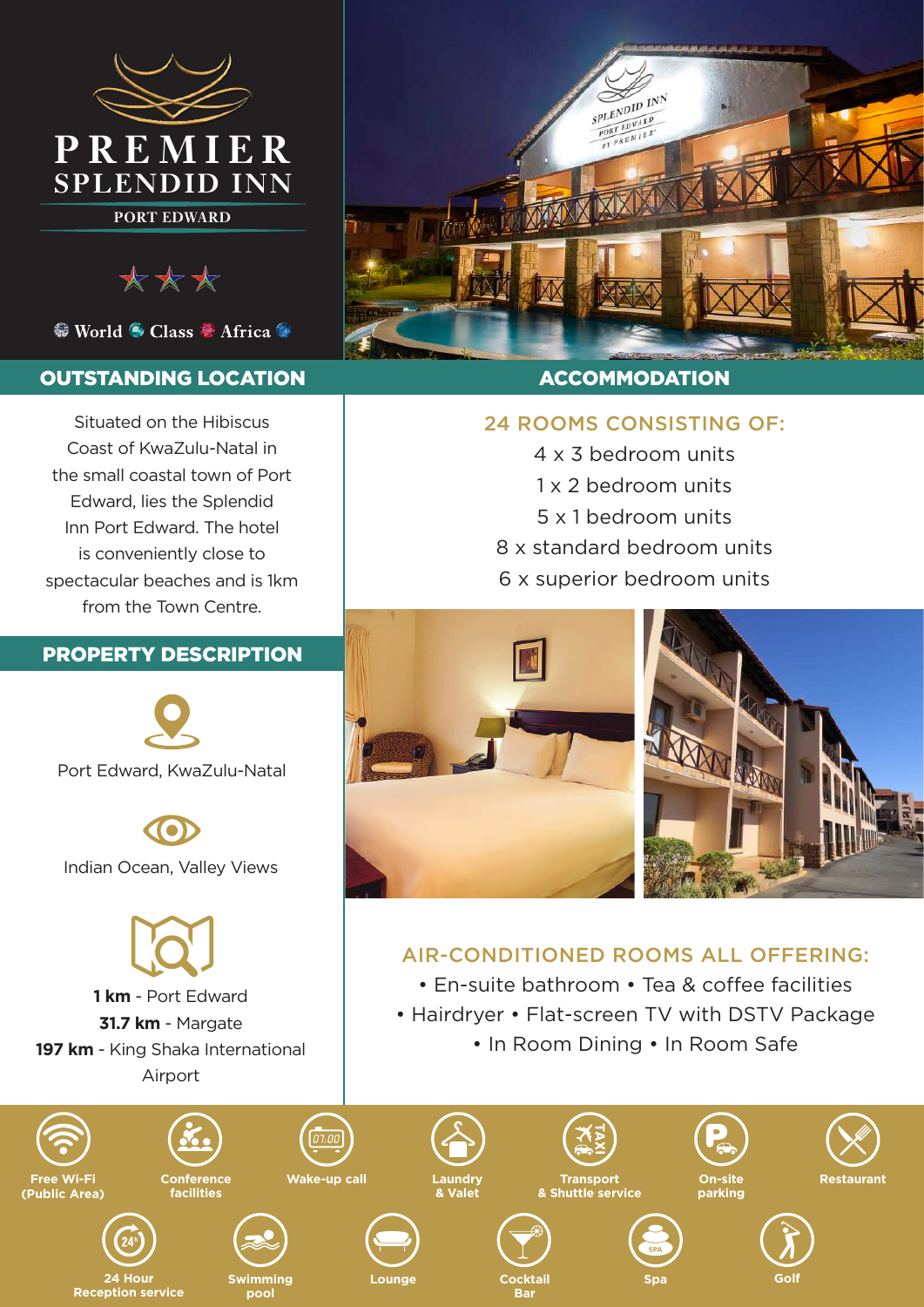

# LEISURE FACILITIES AND ATTRACTIONS

Wild Coast Sun, Port Edward shops and arts and crafts, South Coast beaches, fishing, nearby golf courses.

# CONFERENCE AND SPECIAL EVENT EXPERIENCES

Premier Splendid Inn Port Edward is the perfect choice for South Coast breakaways for government, municipality, corporate conferencing or team building sessions. Enjoy a meal prepared with fresh seasonal produce in Mariner's Restaurant. Cool down in the swimming pool after a sunny day on the beach or request a Spa service to treat yourself. Tailor-made packages are specifically designed to suit your requirements.